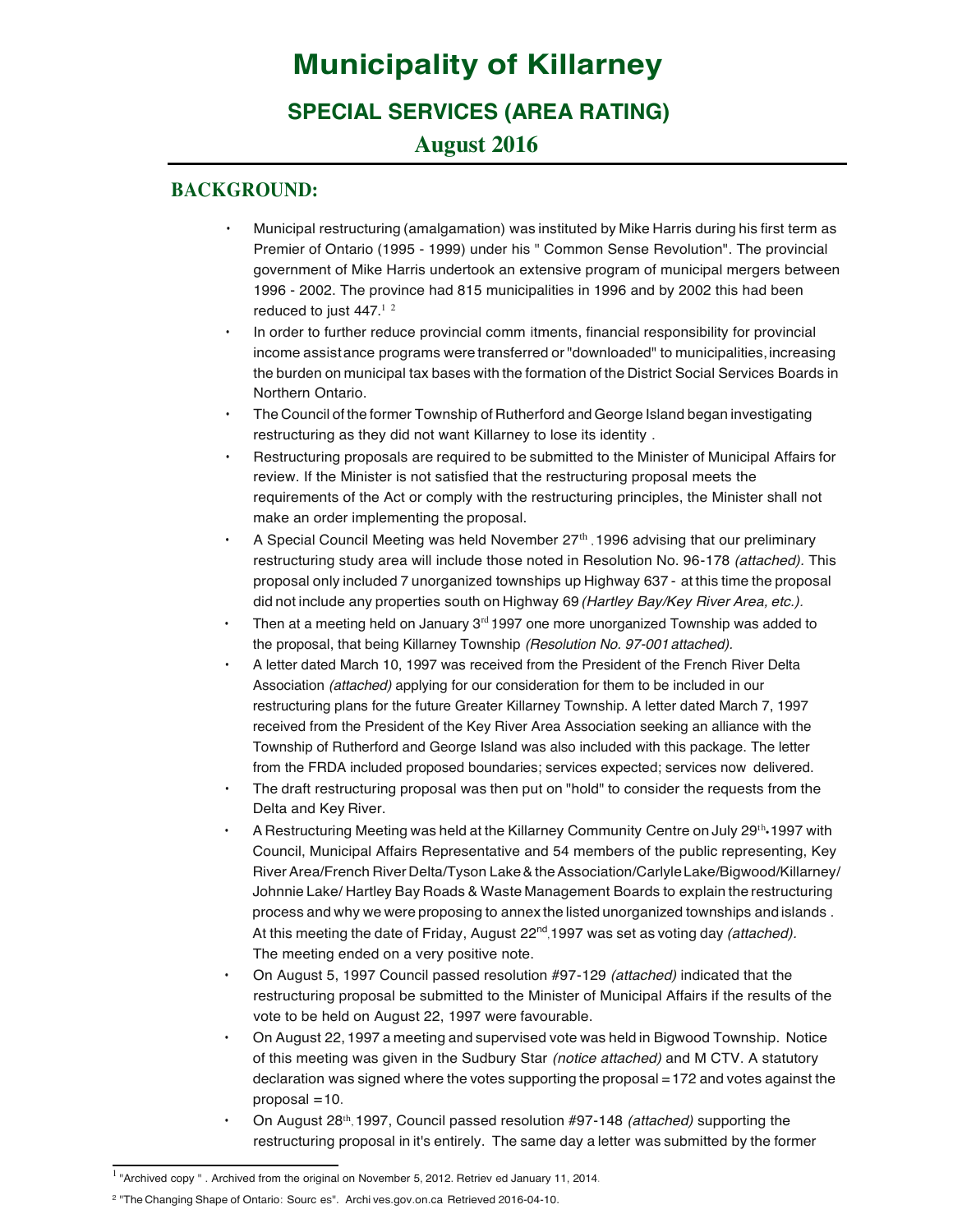Reeve Howard Beauvais to Mr. A. Leach, Minister of M unicipal Affairs, requesting the implementation of our municipal restructuring proposal which would take effect on January 1•t, 1999 .

- • Following the submission of the 1997 Restructuring Proposal on August  $28<sup>th</sup>$ , 1997 we received word that the Ministry of Municipal Affairs did not accept the proposal due to a territory conflict. The new Municipality of French River claimed four properties in Bigwood Township that we had also claimed . The restructuring plan for French River reached the Minister prior to our proposal so theirs was accepted and ours was rejected. The Ministry also informed us that another vote on the amended proposal had to be held. So we excluded the 4 properties in Bigwood Township that belonged to French River and amended our proposal.
- • Another meeting and vote was scheduled for Sunday, May 1 $7<sup>th</sup>$ , 1998. The notice was posted in the Sudbury Star on May 3rd, 1998 *(attached).*  At this vote on May 17, 1998 there were a total of 118 eligible voters taking part: 115 votes supported the restructuring proposal and 3 votes were against.
- • The New Municipality of Killarney -A Restructuring Proposal for Rutherford & George Island, Unorganized Townships and Islands - Revised April 1998 - FINAL proposal was accepted by Council Resolution No. 98-072 (attached} on April 8<sup>th</sup>, 1998. Resolution No. 98-105 *(attached)* was passed on May 19<sup>th</sup>, 1998 stating we submit the document to the Minister of Municipal Affairs as the results of the vote held on May 17, 1998 by unorganized townships to be annexed, favoured the restructuring proposal.

Resolution No. 98-106 *(attached)* was passed the same day stating that the Township of Rutherford and George Island supported the Revised April 1998 restructuring proposal in its entirety.

- • Resolution No. 98-211 *(attached)* passed on October 26, 1998 accepts the Order.
- • Restructuring Order made under the Municipal Act R.S.O. 1990 c. M.45 -was given approval by Minister Al Leach on October 30, 1998.

 Letter received from Ministry of Municipal Affairs and Housing (MMAH) dated November 3, 1998 regarding Minister's Restructuring Filing Notice stating it will be published in the Ontario Gazette.

 The Order stated that the status of the Corporation of the Township of Rutherford and George Island shall be changed from a township to a town under the name of the Corporation of the Municipality of Killarney effective January 1, 1999. The new Municipality of Killarney was born!

- • Special Election to be held for the new Municipality on November 13, 1998 *(attached).*
- • On January 12 th, 2000 Municipal Council passed resolution #00-003 *(attached)* which approved of the restructuring proposal presented by Northeastern Manitoulin and the Islands (NEMI) whereby certain islands would be annexed to the Municipality of Kill arn ey;
- • A public meeting was held on March 13, 2000 *(attached)* to inform the public of the Manitoulin Expositor on March 1 and 8, 2000. proposed restructuring proposal from NEMI. A notice of the meeting was placed in the
- • Declaration of a Public Consultation dated March  $24<sup>th</sup>$ , 2000 stat ing a public meeting was held on Monday, March 13, 2000 to inform the public of a proposed restructuring proposal on January 1, 2001 to include certain islands.
- • supports the restructuring proposal in its entirety. Resolution 00-099 *(attached)* was passed April 17, 2000 where the Municipality of Killarney
- • May 1, 2000 letter received with a copy of the signed order from the Minister of Municipal Affairs - Tony Clement *(attached)* stating that on January 1•t, 2001 the order will take effect.
- • These acquired islands to form part of Ward 1 [Resolution #99-278 *(attached)* passed November 10, 1999];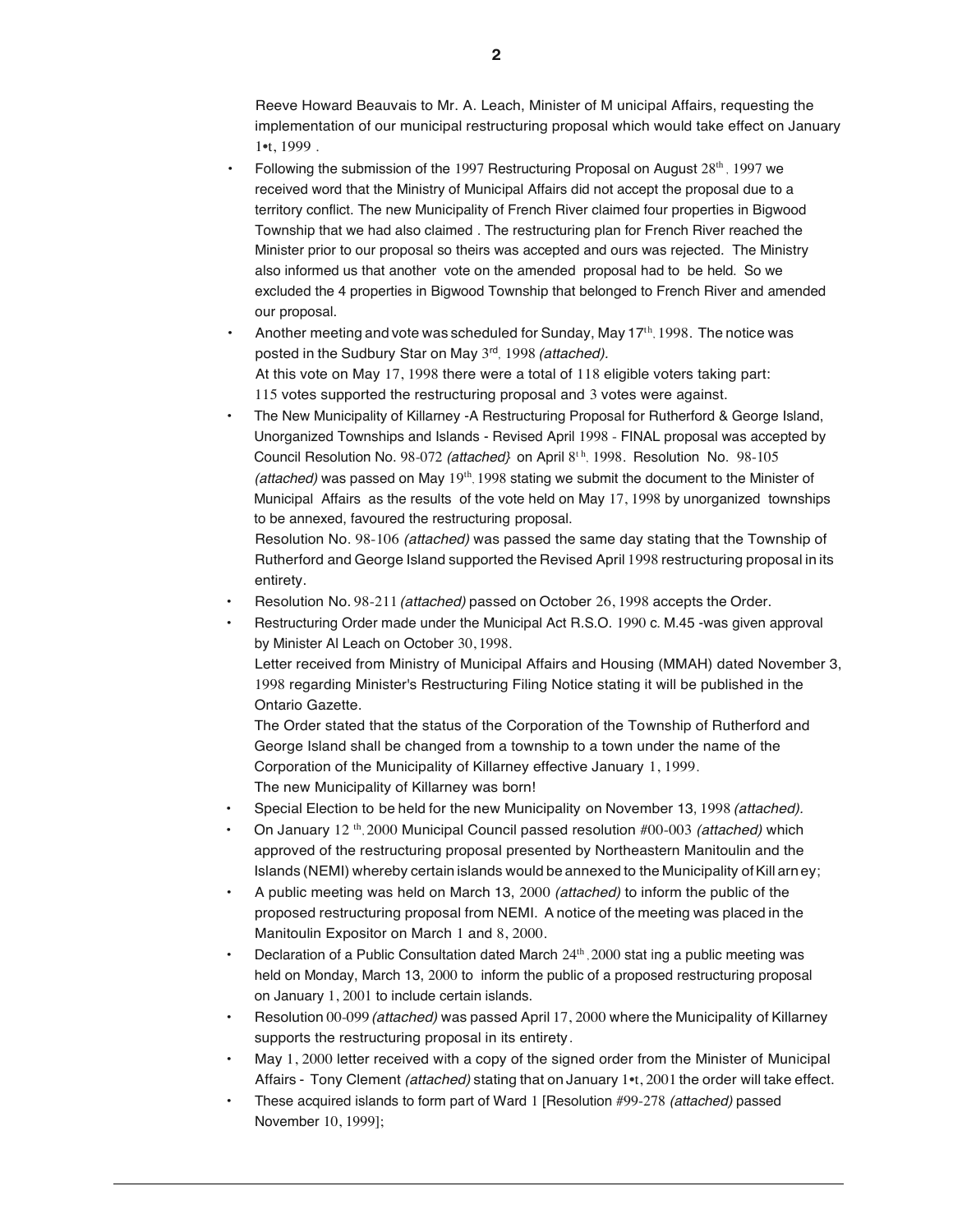## **SPECIAL SERVICES (AREA RATING):**

- • Manitoulin, Sudbury and Parry Sound - it is an enormous area to service; The new Municipality of Killarney is vast, over 157,800 hectares, touching on three districts,
- • Various ratepayers in the outlying areas have indicated over the years that their taxes are services they cannot or do not utilize. Some examples of items that could possibly be area too high, further that the present taxation system is unfair as some ratepayers are paying for rated: *Fire Department Expenses*

 *Street Lighting Expenses Community Centre Complex Expenses Sidewalk Expenses Curbside Garbage Collection Expenses Airport Expenses Policing Expenses* 

#### Examples of various items which are area rated in some municipalities:

1. Northeastern Manitoulin and the Islands (Little Curr ent):

- \* Marina Expenses
- Roads **Expenses** \* Sidewalks **Marina Expenses** \* Marina Expenses Fire Protection **Exercise 1** Recycling & Garbage Pick-up **Cross** ing Guards • Cross ing Guards
- 2. The City of Greater Sudbury:

o Fire Protection

o

- o Fire Services
- o Transit
- 3. The Township of North Huron (Wingham):
	- o Policing
	- o Street Lighting
	- o Long Term Debt
- • a special services by-law for a service or activity that is not being provided or undertaken generally throughout the municipality or is being provided or undertaken at different levels or in a different manner in parts of the municipality. So what are special services? Most often it is referred to as "area rating" . The Municipal Act which governs Ontario municipalities states under Section 326 that a municipality may adopt
- • provide for a "special mill rate" for debts created prior to January 1, 1999 by the former Township . A "special mill rate" was also to be set on the rateable property located in the the local roads board. The Restructuring Order spoke to Area Rating but in the context that the municipality shall former Township to pay for any reserves/reserve funds designated for special purposes on or before December 31, 1998 by the former Township. Lastly, the new municipality was to provide for a special tax rate adjustment upon rateable property located in the area of the local roads board to pay for any debts/deficit created on or before December 31, 1998 by

 *Note : Special mill rates were not required as there were no debts, deficits or reserve funds.* 

- • Services that cannot be identified as a special service are health programs and services under Part II of the Health Protection and Promotion Act (Municipal Act, 2001 Ontario Regulation 585/06);
- • An area rating report was prepared by staff in July 2012 which showed that village ratepayers do receive some municipal services that are not available or utilized by ratepayers outside the village;
- • Following the report of July 2012, Council tabled a motion to implement some form of area rating as per Section 326 of the Municipal Act but Resolution No. 12-283 *(attached)* was defeated.
- • The Municipality has implemented user fees for various memberships, passes, rentals, etc. ensuring that users pay. Also, water/sewer expenses are not part of your tax bill, they are separate billings paid by the users only.